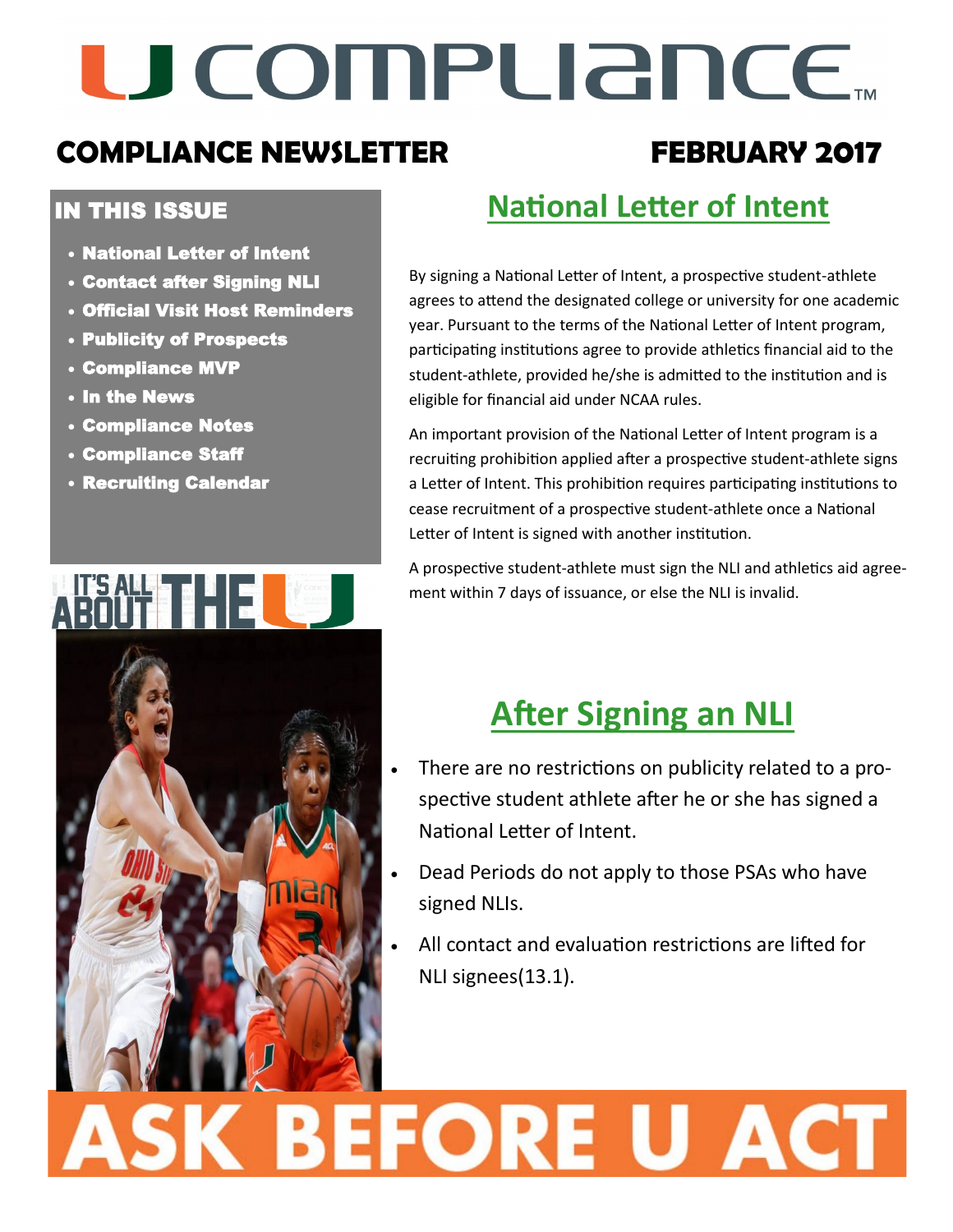## U COMPUANCE...

### **Student-Hosts on Official Visits**

- Only one student host may receive complimentary meals provided that they are accompanying the prospective student-athlete during an official visit.
- A student host is allotted a daily amount of money for entertainment purposes, which can only be used for the host and prospect. This student host entertainment money amounts to **\$40** per day with up to an additional **\$20** per day for added prospects.
- The following activities are strictly prohibited while on an official visit:
	- Underage consumption of alcohol;
	- Use of drugs or sex for recruiting players;
	- Any activities that violate criminal law;
	- Gambling or gaming activities; and
	- Attending any adult entertainment establishments.

#### **COMPLIANCE MVP**

This month's compliance MVP comes to us from the Track & Field staff. We would like to thank Cory Young for his involvement with and support of the compliance staff.



Cory Young

## ABOUT THE

### **Publicity of Prospective Student-Athletes**

Prior to signing a National Letter of Intent, financial aid agreement, or for walk-ons, being "verified," it is impermissible to publicize a prospective student-athlete. Until one of these actions has occurred, an institution may only confirm the recruitment of the prospective student-athlete. However, an institution and its staff members are permitted to "like" comments from or concerning prospective student-athletes on Facebook, "favorite" comments made by prospective student-athletes on Twitter or Instagram, "retweet" comments made by prospective student-athletes on twitter. They may not tag a prospective student-athlete in any form of social media posting, until that individual has signed with the University of Miami, or been "verified."

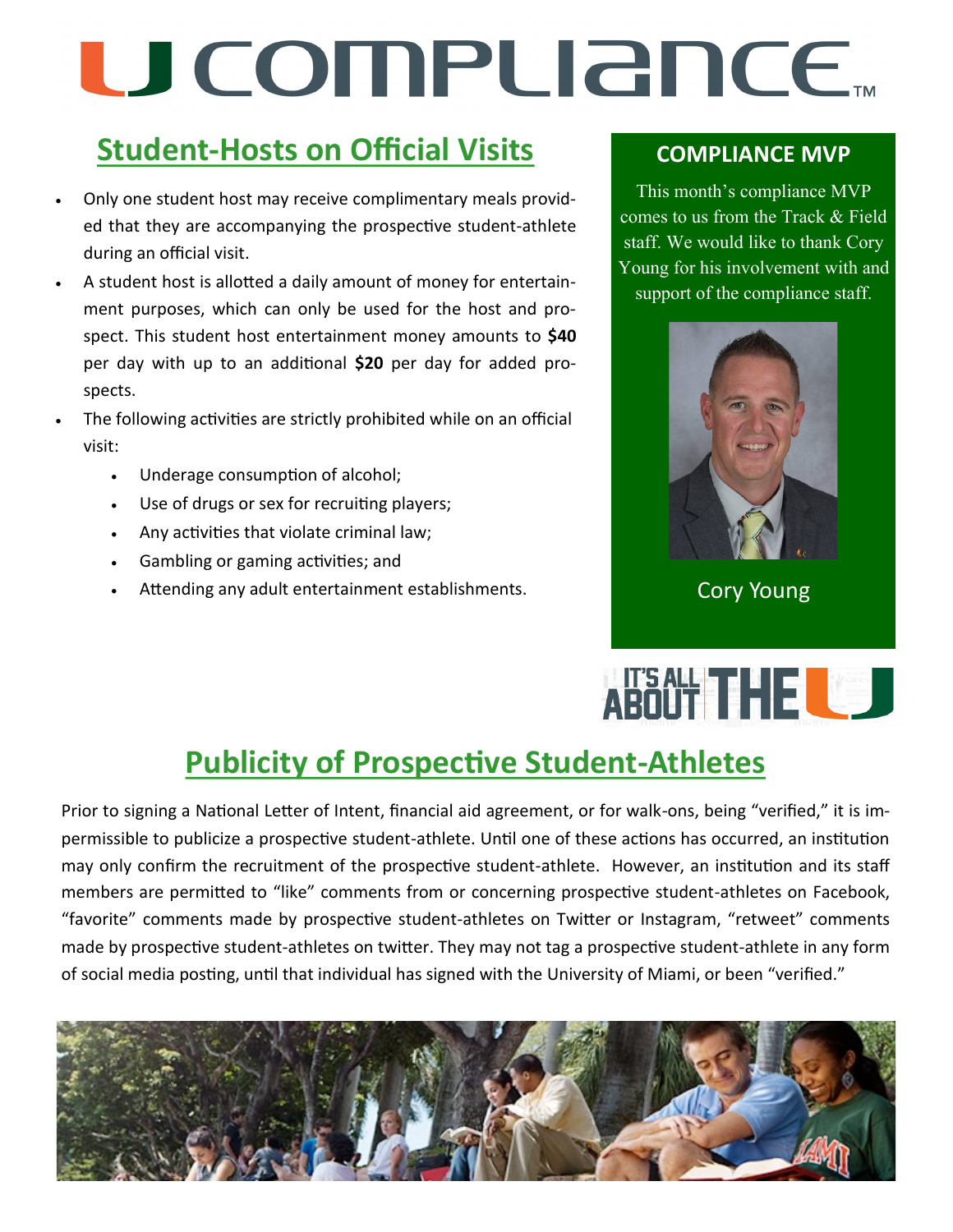## U COMPLIANCE.

#### **COMPLIANCE NOTES**

Each institutional staff member is required to complete a compliance new hire orientation, attend a compliance annual staff review, and attend a department -specific compliance rules education session each semester.

#### **COMPLIANCE STAFF**

**Craig Anderson**  Senior Associate Athletic Director for **Compliance** craig.anderson@miami.edu | ext. 5542

**Dan Raben**  Assistant Athletic Director for **Compliance** d.raben1@miami.edu | ext. 8457

**Sheri Dooley** Associate Compliance Director, Student Services s.dooley@miami.edu | ext. 4428

**Megan Klein** Assistant Compliance Director, Rules Education megan.klein@miami.edu | ext. 8232

**Scott Cypen** Assistant Compliance Director, **Monitoring** scott.cypen@miami.edu | ext. 2844

**London Wood** Eligibility Coordinator londonw@miami.edu | ext. 8638 **In the News: Head of NCAA Enforcement Sensitive to Growing Concern Over Cases Taking Too Long**

The NCAA has long wrestled with the issue of speed of dealing with infractions cases. Jon Duncan, who heads the NCAA's enforcement committee, recently defended the work his staff has done to decrease the length of infractions cases. His comments came in light of ongoing public criticism, which includes ACC Commissioner John Swofford over the pending North Carolina Case and a member of the Mississippi state legislature, who proposed a bill that would force the NCAA to complete investigations within nine months.

Duncan said the NCAA is sensitive to concerns about how long cases can take and that changes he's implemented since 2013 have "moved the needle not by days or weeks, but by months." Additionally, he said that some of the difficulty in speeding up cases is due to the safeguards that were legislated into the processing phase, which allows institutions to respond to the allegations. But there's no doubt that many of the NCAA's high-profile cases have taken a long time to resolve, leaving a major cloud over a program years after penalties are assessed.

"I'm totally tracking on the concerns that cases take too long," Duncan said. "We are working to reduce the duration and we're being effective at that, without sacrificing quality, accuracy and the collaboration that we enjoy." Duncan also alluded to the fact that there are many cases the public is unaware of that are opened, investigated, and closed in a matter of days or weeks. "Nobody's tracking on those because the world doesn't know

about them and they're confidential, so many are judging the timeliness of cases by a very small slice of our overall workload."